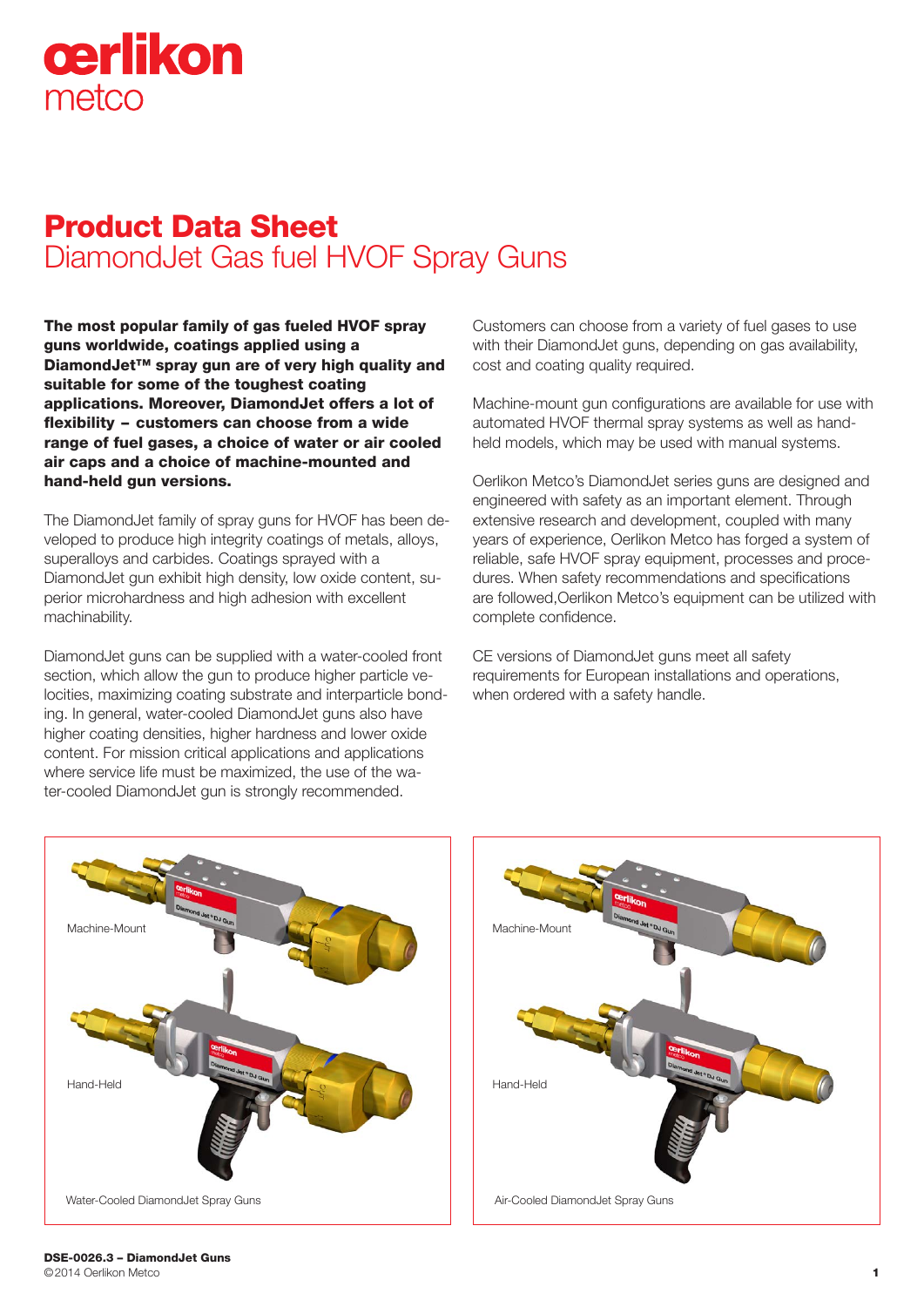#### 1 General Description

The DiamondJet process uses oxygen, fuel gas and air to produce a high pressure annular flame, which provides uniform heating of the axially introduced powder spray material. The gas stream is accelerated through a converging/diverging nozzle to supersonic speeds. The gas stream propels the powder particles towards the substrate. Individual particles deform plastically upon impact, tenaciously bonding the coating to the substrate. These coatings are very dense, with low porosity, predictable chemistries and fine, homogeneous microstructures. The axial powder injection focuses the coating material within the center of the flame, eliminating coating material buildup on the walls of the extended air cap and minimizing wear.

DiamondJet guns offer efficient operation, using less process gas compared to other HVOF spray guns. The standard, water-cooled guns consume minimal quantities of water, with only potable (drinking water) quality required at line pressures as low as 2.76 bar (40 psi).

Material spray rates, depending on gun configuration and material applied, can be as high as 150 g/min (20 lb/h), thus reducing spray times.



| <b>Model No.</b>      | <b>Fuel Gas</b>                           | <b>CE Conformant</b> |              |                   |              |
|-----------------------|-------------------------------------------|----------------------|--------------|-------------------|--------------|
| 2600DJM               | Hydrogen                                  | Yes                  | mſ           |                   |              |
| 2700DJM               | Natural Gas, Ethylene, Propane, Propylene | Yes                  | ⊞⊞⊞          | Machine-<br>Mount |              |
| 3600DJM <sup>a</sup>  | Hydrogen                                  | Yes                  | 目            |                   |              |
| 2600DJH               | Hydrogen                                  | <b>No</b>            |              |                   |              |
| 2600DJHE              | Hydrogen                                  | Yes <sup>c</sup>     |              |                   |              |
| 2700DJH-NG            | <b>Natural Gas</b>                        | <b>No</b>            | ⊞⊞⊞          | Hand-Held         | Water-Cooled |
| 2700DJHE-NG           | Natural Gas                               | Yes <sup>c</sup>     |              |                   |              |
| 2700DJH               | Propane, Propylene                        | <b>No</b>            |              |                   |              |
| 2700DJHE              | Propane, Propylene                        | Yes <sup>c</sup>     |              |                   |              |
| MLGA8                 | Hydrogen                                  | Yes                  |              |                   |              |
| MLGA <b>9</b>         | Propane, Propylene                        | Yes                  | 印<br>⊞⊞<br>耳 | Machine-<br>Mount |              |
| 1050DJM b             | Propane                                   | Yes                  |              |                   |              |
| <b>HLCA8</b>          | Hydrogen                                  | No                   |              |                   |              |
| 8ADJHE                | Hydrogen                                  | Yes <sup>c</sup>     |              |                   |              |
| 9ADJH                 | Propane, Propylene                        | <b>No</b>            | 目<br>⊕⊟∄     |                   | Air-Cooled   |
| 9ADJHE                | Propane Propylene                         | Yes <sup>c</sup>     |              | Hand-Held         |              |
| 1050DJH b             | Propane                                   | No                   |              |                   |              |
| 1050DJHE <sup>b</sup> | Propane                                   | Yes <sup>c</sup>     |              |                   |              |
|                       |                                           |                      |              |                   |              |

# 1.1 DiamondJet Gun Models

a Long barrel configuration increases coating material dwell time for spraying coarse carbide or MCrAlY materials.

**b** High spray rate configuration

<sup>c</sup> Hand-held CE-conformant guns require the purchase of a SH or SHA Safety Handle for Certificate of Incorporation.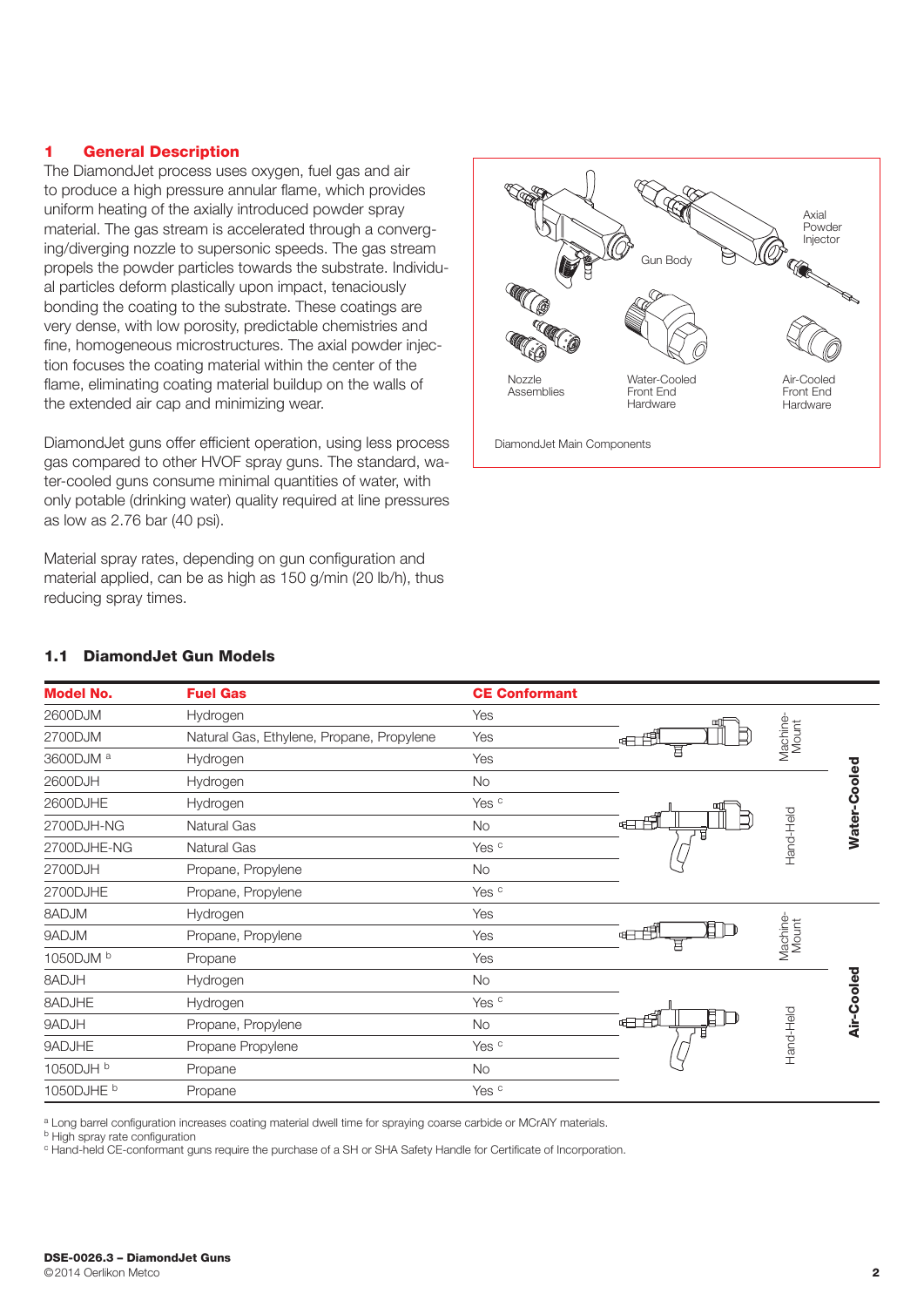### 2 Features and Benefits

#### **Effective**

- **n** Produces superior coatings for wear, corrosion and other surface functions that resist the harshest of service conditions.
- Coatings are very dense, low in oxides, high hardness, low residual stress within the coating structure.
- Coatings have very high bond strengths, up to 83 MPa (12,000 psi).
- Relatively cool process, allows coating of thin-walled components.
- Choice of fuel gases and gun configurations to suit application, economics and quality requirements.
- Thick coatings of up to 6.3 mm (0.25 in) are possible for restoration applications.

#### **Efficient**

■ Smooth 'as-sprayed' surface finishes can be used as is for many applications, and reduces processing when post-coat machining is necessary.

#### 3 Accessories and Options

Oerlikon Metco offers a variety of options that allow configuration of the DiamondJet family of guns for use in a wide number of coating applications and to suit specific production requirements. These include hose packages, and gun rebuild hardware kits. Customers should choose the correct parts for their specific gun configuration, coating application and spray requirements. Please refer to the DiamondJet Gun reference manual for a complete list of optional parts and spare parts.

Extension modules: Optionally available DJT series extension modules are available for DiamondJet guns that permit coating of interior bore diameters and surfaces. Please refer to

#### **Technical Data**

#### 4.1 Dimensions



- $\blacksquare$  Surfaces can be machined to high finishes and tight dimensional tolerances.
- Rugged, reliable design eliminates backfire.
- $\blacksquare$  Easy to maintain with modular gun hardware that is simple to remove and replace without additional tools.
- Simple powder feed start and stop on hand-held gun using built-in handle trigger.
- Gun-mounted valve core actuator lever on hand-held models easily starts and stops the flow of process gases.

#### **Economical**

- **n** Low process gas consumption compared to other HVOF spray guns.
- Water consumption for water-cooled guns is minimal, with only potable water quality required.
- Axial powder feed eliminates coating material buildup on the extended air cap, increasing gun service life.

the DJT-2 / DJT-2M Extension Module product data sheet for additional information.

SHA Safety Handle Complete / SHA Safety Handle: Safely shuts off the gun should it slip from the operator's hand. Operation of the safety handle requires the Metco VB Shutoff Valve Box or a properly configured shutoff valve box supplied by others. A CE Certificate of Incorporation is provided with either kit:

- SHA: Includes the SH Safety Handle, VB Shutoff valve box and connecting hose.
- SH: Safety Handle only, for connection to an appropriate gas shutoff assembly supplied by others.